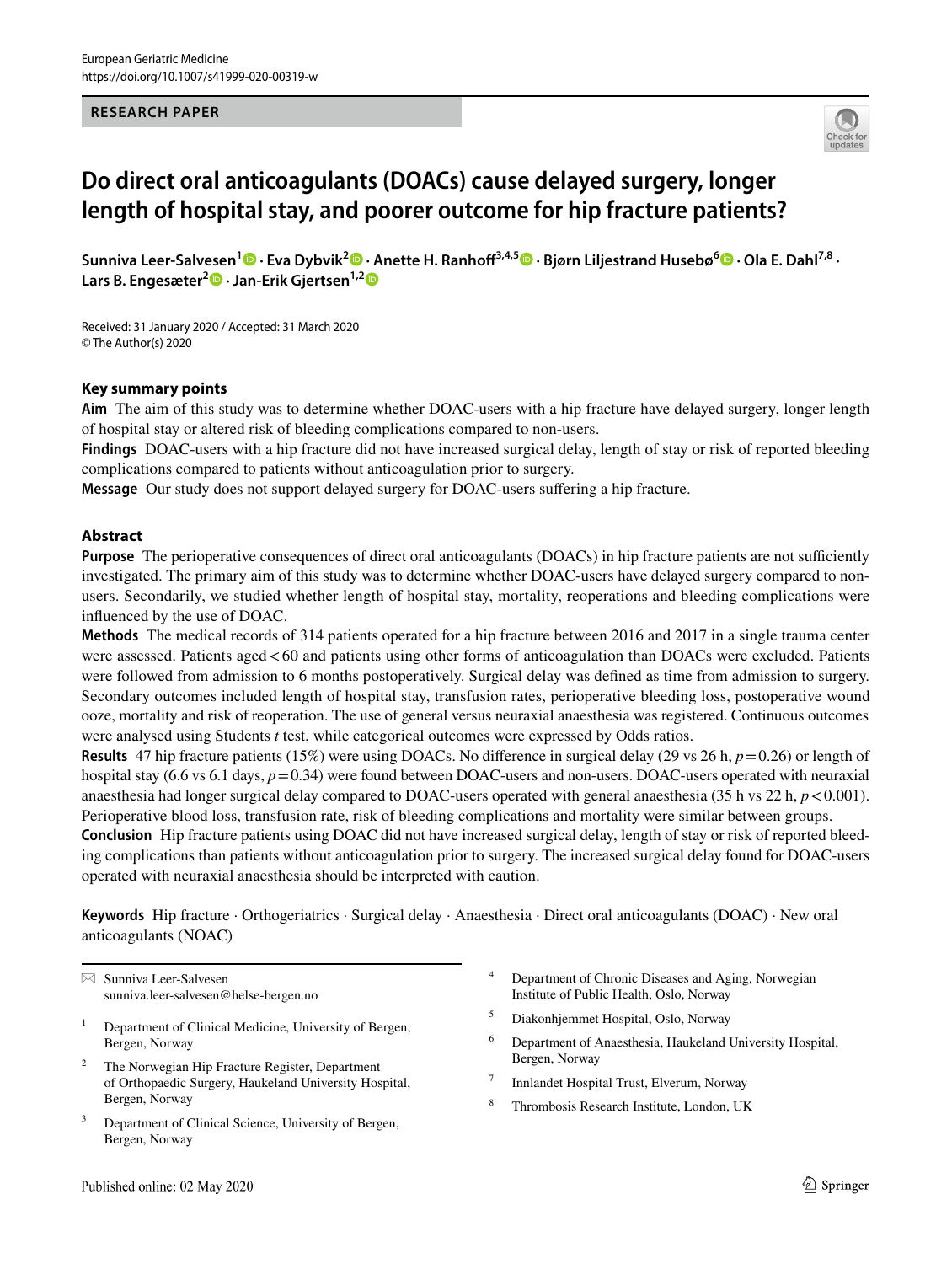## **Introduction**

The use of direct oral anticoagulants (DOACs) have emerged based on randomized clinical trials, active marketing and less demands concerning monitoring compared to warfarin. From 2014 to 2018, the prevalence of DOAC-users increased with 150% in Norway and the drugs as a group have surpassed warfarin [[1\]](#page-5-0). Increasing use of DOACs has also been observed in Germany, Belgium and The Nether-lands [\[2](#page-5-1)]. Suffering a hip fracture results in an evident excess mortality [\[3](#page-5-2)], and knowledge on how to reduce complications is, therefore, important. Reduced kidney function, comedication, drug interaction and altered distribution may afect the clinical outcome in hip fracture patients using such anticoagulant compounds [\[4](#page-5-3)].

Systemic thromboembolic events are important causes of mortality [[5,](#page-5-4) [6](#page-5-5)]. On the other hand, DOACs may accentuate bleeding triggered by trauma and surgery. Whether DOACs should be temporarily paused to avoid surgical and anaesthesiological complications and, if so, when it should be paused remains to be established. Anticoagulation has in several studies been identifed as a risk factor for delayed hip fracture surgery [[7–](#page-5-6)[10](#page-5-7)]. Most guidelines advocate that hip fracture surgery should be performed within 48 h after admission, preferably within 24 h, to reduce the rate of medical complications and mortality [\[11](#page-5-8)[–13\]](#page-5-9). Earlier studies have indicated that patients exposed for DOAC before the hip fracture wait longer for surgery than recommended in treatment guidelines [[14–](#page-5-10)[16\]](#page-6-0). The consequences of DOAC on semi-urgent surgery such as for hip fracture patients has not been thoroughly investigated.

Currently, there is need for guidelines on how to handle DOACs in the treatment of hip fracture patients. The primary aim of this study was to determine whether hip fracture patients using DOACs prior to the fracture have delayed surgery or longer length of hospital stay compared to non-DOAC-users. Secondarily, we wanted to investigate whether mortality and perioperative complications occur more frequently among hip fracture patients using DOAC.

## **Methods**

## **Study design**

This is a retrospective descriptive study of hip fracture patients operated at one Norwegian single trauma center December 2016–December 2017. We extracted 360 patients electronically from the hospital database using ICD-10 diagnosis codes S72.0–S72.2. Demographic data and surgical outcomes for the included patients were retrieved directly

from patient records by one experienced researcher (SLS). Patient records at the hospital consisted of day-to-day documentation by the anaesthetists and orthopaedic surgeons and medical records logged by physicians and nurses. The Regional Ethics Committee (REK) classifed the study as quality assurance, thus we did not need ethical assessment (case number 1366/REK). The hospital data protection officer approved the study.

## **Patients**

Patients with acute intracapsular or extracapsular hip fractures undergoing any type of surgery were included in the study. We aimed to compare hip fracture patients using DOAC at time of fracture with patients without anticoagulation at time of fracture. Patients under the age of 60 (*n*=23) and patients using other forms of anticoagulation than DOACs  $(n=23)$  were excluded, resulting in a study population of 314 patients.

## **Outcomes**

We stratifed the patients according to the American Society of Anesthesiologists (ASA) classes 1–2 and 3–5 to compare comorbidity between the studied groups. When comparing the rate of cognitive impairment reported between the study groups, patients with unknown preoperative cognitive status were excluded  $(n=20)$ . Time from admission to surgery (surgical delay) was reported in hours and length of stay (LOS) in days. In-hospital mortality and both mortality and readmissions within 30 days and within 6 months of operation were registered. Blood transfusion rates and transfusion amounts (allogenic red blood cells infused in standardized units) were collected from the medical records signed by the responsible physicians. In-hospital guidelines recommended blood transfusion therapy to be administered for patients with a haemoglobin below 9 g/dL monitored at the wards. The concentration of haemoglobin was listed at admission and the morning after surgery and the diference was calculated (change in haemoglobin concentration). Intraoperative blood loss estimated by the surgical team was registered from the anaesthesia journal in milliliters (mL). Postoperative bleeding and wound complications were recorded if the intraoperative or postoperative journals by the physicians reported so. Wound ooze was defned as clinically identifed ooze with or without bleeding described by the doctors postoperatively*.* The type of anaesthesia was registered as general anaesthesia (total intravenous anaesthesia (TIVA) or inhalational anaesthesia) or neuraxial anaesthesia (spinal anaesthesia). We compared surgical delay and LOS within the groups receiving neuraxial versus general anaesthesia.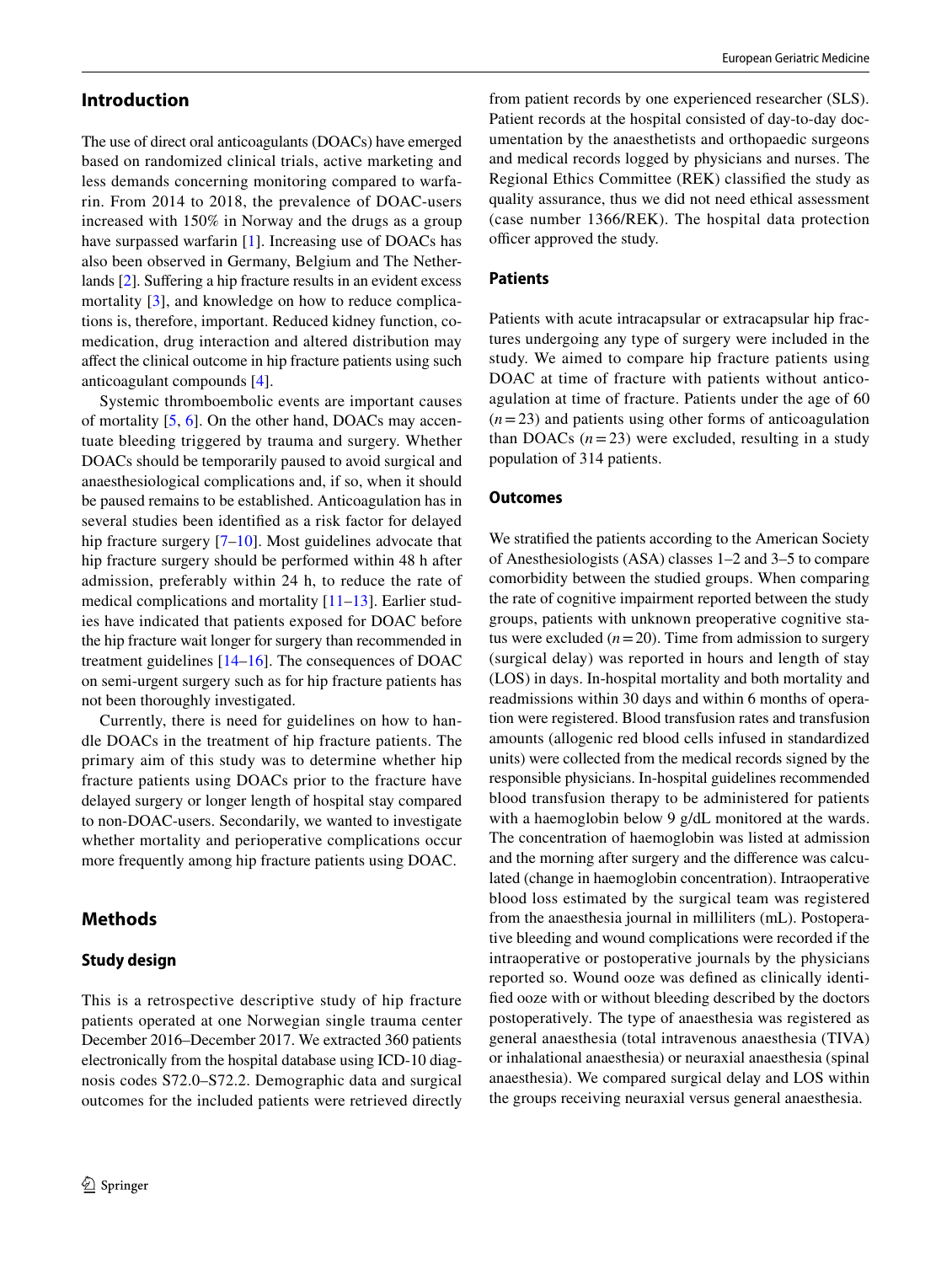## **Statistical analysis**

Our main outcome, surgical delay, was used to calculate the number of patients needed to achieve statistical signifcance between the groups. Based on guidelines from the Norwegian Knowledge Center hip fracture patients should preferable be operated within 24 h and no later than 48 h after admission [[12\]](#page-5-11). Standard deviation was calculated from hip fracture patients with a surgical delay of less than 96 h reported to the Norwegian Hip Fracture Register and found to be 15.1 h. Based on alpha of 0.05 and beta of 0.9, 28 patients were needed in each group. Since 9.4% of Norwegian patients>60 years were using DOAC in 2017 (Norwegian Institute of Public Health 2019), the total sample size was calculated to be 300. To account for exclusion criteria's and missing information, we increased the sample size with 20%.

We performed univariate exploration of study variables; for continuous data, the assumption of homogeneity of variance between groups was assessed using the Levene's test. Where the assumption holds a Students t test was used, otherwise the Welch's t test was applied. Odds ratios (ORs) were used to express categorical outcomes and patients without DOAC were used as a reference group. IBM SPSS Statistics (version 24.0; IBM Corp. Armonk, New York) for Windows was used for the statistical analyses.

# **Results**

Of the 314 included patients, 47 patients (15%) were DOACusers before the hip fracture and 267 patients (85%) were not using anticoagulation before the fracture (Table [1\)](#page-2-0). Hip

fracture patients using DOAC were more likely to have a high ASA class (ASA 3–5) compared to non-users.

## **Time to surgery and hospital stay**

DOAC-users and non-anticoagulated patients had similar time interval from admission to surgery (29 vs 26 h,  $p=0.26$ , respectively) and similar length of hospital stay (LOS) (6.6 vs 6.1 days,  $p = 0.34$ , respectively) (Table [2\)](#page-3-0).

#### **Complications**

The mean blood loss during surgery for all patients  $(n=314)$ was 219 mL. Mean blood loss, fall in haemoglobin and transfusion rates were comparable in both groups (Table [2](#page-3-0)).

Bleeding complications were reported in three patients (0.9% of all patients); two patients had an excessive bleeding during surgery, while a third patient developed a postoperative haematoma restricted to the operation site. No bleeding complications were reported among the DOAC-users.

Wound oozing with or without bleeding were described in 27 patients (8.6%) and more frequently among DOAC-users than patients without anticoagulation (26% vs 5.6%, respectively) (Table [2](#page-3-0)). Among all patients (*n*=314), postoperative wound leakage was associated with a longer hospital stay than for patients without wound exudation (LOS 9 vs 6 days, respectively,  $p < 0.001$ ).

The 30-day mortality for all patients  $(n=314)$  was 12%. DOAC-users had corresponding mortality in the hospital, within 30 days and within 6 month compared to non-users (Table [2\)](#page-3-0). Furthermore, 30-day and 6-month risk of readmission were similar between DOAC-users and non-users [30 days: 26% vs 17%, respectively, OR 1.65 (0.80–3.41)] [6 months: 36% vs 26%, OR 1.63 (0.85–3.13)].

|                             | Antithrombotic medication |                   |             |           |  |
|-----------------------------|---------------------------|-------------------|-------------|-----------|--|
|                             | Total                     | No anticoagulants | <b>DOAC</b> | $p$ value |  |
| Total $n(\%)$               | 314 (100)                 | 267(85)           | 47(15)      |           |  |
| Mean age $(SD)$             | 82.1 (9.2)                | 81.8 (9.5)        | 84.2 (7.4)  | 0.05      |  |
| Women $(\%)$                | 221 (70)                  | 190 (71)          | 31 (66)     | 0.47      |  |
| Cognitive impairment $(\%)$ | 108(34)                   | 93 (34.8)         | 15(31.9)    | 0.61      |  |
| ASA class $(\%)$            |                           |                   |             | $0.003^a$ |  |
| ASA <sub>1</sub>            | 8(2.5)                    | 8(3.0)            | 0(0.0)      |           |  |
| ASA <sub>2</sub>            | 120(39)                   | 110(42)           | 10(21)      |           |  |
| ASA <sub>3</sub>            | 158 (51)                  | 128 (48)          | 30(64)      |           |  |
| ASA 4                       | 27(8.0)                   | 20(7.5)           | 7(15)       |           |  |
| ASA <sub>5</sub>            | 1(0.3)                    | 1(0.4)            | 0(0.0)      |           |  |

a Pearson Chi Square test has been used to compare patients in each anticoagulant group with either ASA classes 1–2 or class 3–5. When comparing the rate of cognitive impairment reported between the study groups, patients with unknown preoperative cognitive status were excluded  $(n=20)$ 

<span id="page-2-0"></span>**Table 1** Baseline data for the included hip fracture patients in our study (*n*=337)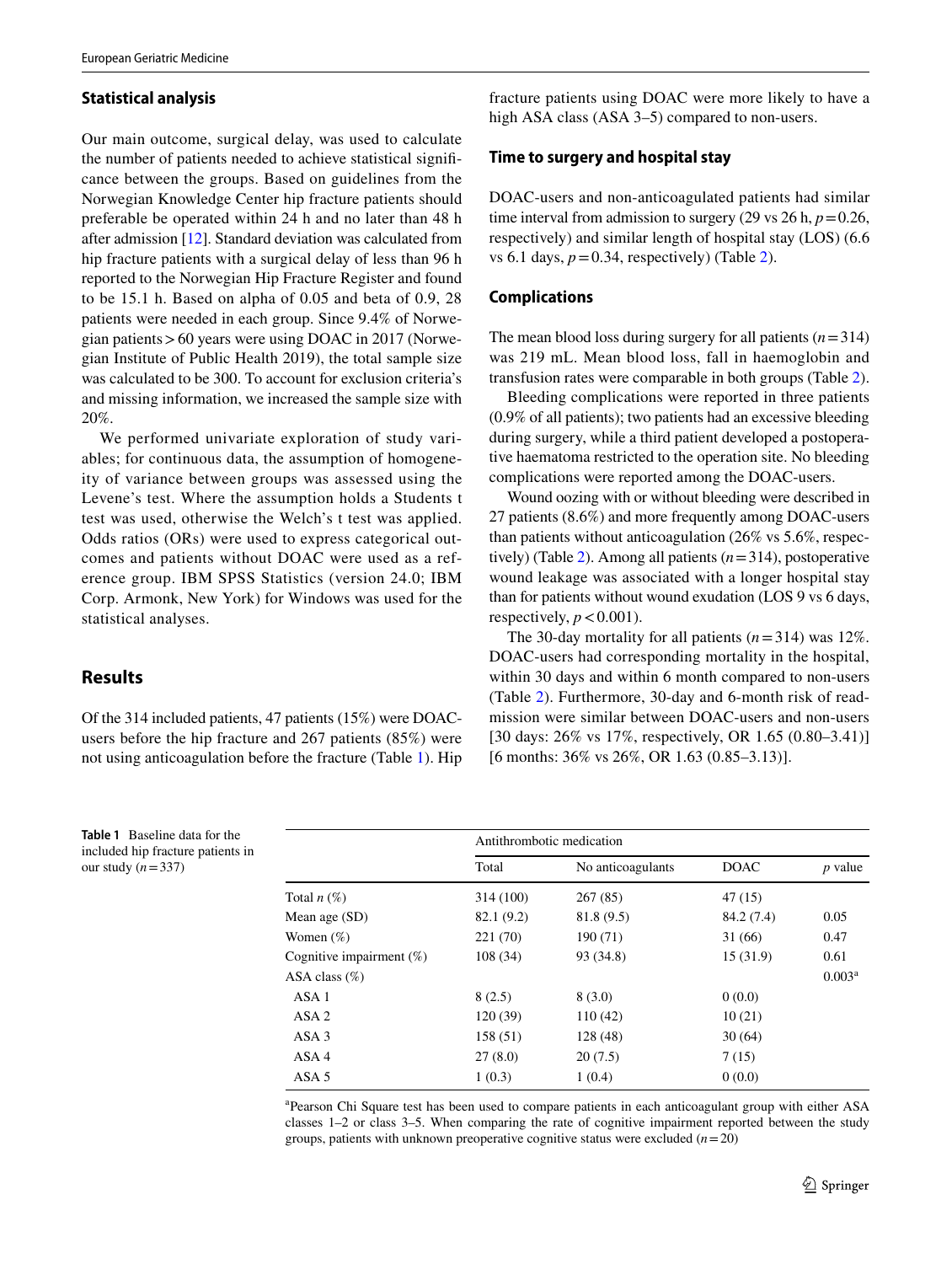<span id="page-3-0"></span>**Table 2** Surgical delay, length of hospital stay, type of anaesthesia, perioperative complications and mortality reported among hip fracture with DOAC or no anticoagulation prior to the fracture  $(n=314)$ 

| Antithrombotic medication            |                  |                   |                  |                     |  |  |
|--------------------------------------|------------------|-------------------|------------------|---------------------|--|--|
| Hospital stay                        | Total            | No anticoagulants | <b>DOAC</b>      | $p$ value           |  |  |
| Hours from admission to surgery (SD) | 26.5(18.2)       | 26.1(19.0)        | 28.9 (12.9)      | 0.26                |  |  |
| LOS(SD)                              | 6.2(2.9)         | 6.1(2.9)          | 6.6(2.2)         | 0.34                |  |  |
| General anaesthesia $(\%)$           | 32 (10%)         | $10(3.8\%)$       | 22 (47%)         | 0.001               |  |  |
| Perioperative complications          |                  |                   |                  | $p$ value           |  |  |
| Mean blood loss during surgery (SD)  | $219$ mL $(208)$ | 218 mL (209)      | $223$ mL $(204)$ | 0.9                 |  |  |
| Mean fall in haemoglobin (SD)        | 1.90(1.30)       | 1.89(1.25)        | 1.95(1.63)       | 0.8                 |  |  |
| Mean SAG transfused per patient (SD) | 0.81(1.16)       | 0.80(1.17)        | 0.85(1.10)       | 0.8                 |  |  |
|                                      |                  |                   |                  | OR (95% CI)         |  |  |
| Number of patients transfused $(\%)$ | 134(43%)         | 113(42%)          | 21 (45%)         | $1.10(0.59 - 2.01)$ |  |  |
| Reported wound ooze $(\%)$           | $27(8.6\%)$      | $15(5.6\%)$       | 12(26%)          | $5.8(2.49-13.3)$    |  |  |
| Mortality                            |                  |                   |                  | OR (95% CI)         |  |  |
| In-hospital mortality                | 11 $(3.5%)$      | $9(3.4\%)$        | $2(4.3\%)$       | $1.27(0.27 - 6.09)$ |  |  |
| 30-day mortality                     | 39 (12.4%)       | 34 (12.7%)        | $5(10.6\%)$      | $1.23(0.45-3.31)$   |  |  |
| 6-month mortality                    | 70(22.3%)        | 59 (22.1%)        | 11 $(23.4\%)$    | $0.93(0.45 - 1.94)$ |  |  |

Bold values indicate more frequent use of general anaesthesia and higher risk of wound ooze in DOAC-users compared to non-users

## **Antiaggregants**

Among the DOAC-users, two hip fracture patients were also using clopidogrel (4.3%) while the remaining 45 patients where not using antiaggregant therapy (95.7%).

In the non-anticoagulated group, 92 patients (34.5%) were using 1 antiplatelet drug while ten patients (3.7%) were using two antiplatelet drugs. Time to surgery, perioperative blood loss, transfusion rate, risk of bleeding complications and mortality were similar between non-anticoagulated patients and DOAC-patients both when including and excluding patients with clopidogrel in addition to DOAC.

## **Anaesthesia**

General anaesthesia was administered to 32 (10%) of all patients. When comparing general to neuraxial anaesthesia, no diferences in time from admission to surgery (surgical delay) or LOS was found. A signifcantly higher percentage of DOAC-users received general anaesthesia than non-users [22 patients (47%) vs 10 (3.8%), *p*<0.001]. The DOAC-users that received neuraxial anaesthesia  $(n=25)$  had significantly longer surgical delay compared to those who received general anaesthesia (35 h vs 22 h, *p*<0.001). DOAC-users treated with neuraxial anaesthesia trended toward a longer LOS, yet the results were not significant (7.1 vs 6.1 days,  $p = 0.1$ ).

# **Discussion**

In this single-centre retrospective descriptive study investigating hip fracture patients, the use of DOACs at the time of fracture was not found to infuence surgical delay or length of stay compared to non-users. Furthermore, no differences in perioperative blood loss, transfusion rates or risk of bleeding complications between DOAC-users and non-users were disclosed. Hip fracture surgery was more frequently performed in general anaesthesia in DOACusers, and the use of neuraxial anaesthesia for DOAC-users was associated with a longer surgical delay. This should be seen in relation to primary fndings of no diference in surgical delay and length of stay between the compared groups. The high rate of cognitive impairment reported in this study was in line with a previous Norwegian study where 38% of home-dwelling hip fracture patients had cognitive impairment [[17](#page-6-1)].

Studies investigating hip fracture treatment and the use of anticoagulants have so far reported conficting results. While increased risk of complications was detected in one study [[18\]](#page-6-2), other studies discovered no such effect [\[19](#page-6-3), [20](#page-6-4)]. These diverse fndings could be explained by diferent perioperative administration of anticoagulant drugs. Due to a lack of international established guidelines, patients tend to be treated according to local routines in each hospital.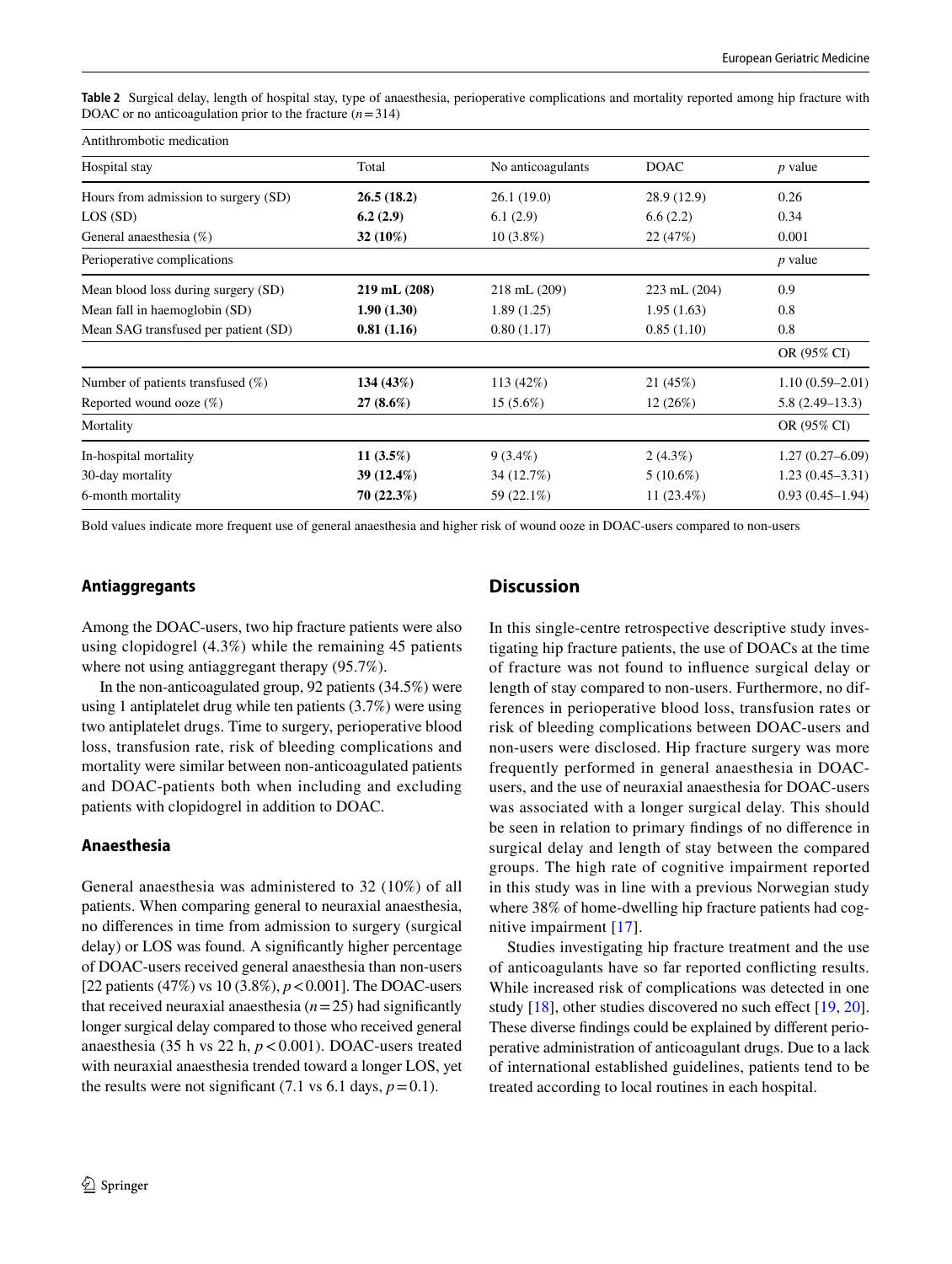DOACs are approved for prevention of thromboembolism from non-valvular atrial fbrillation and to treat or prevent recurring deep vein thrombosis and pulmonary embolism [\[21](#page-6-5)[–23](#page-6-6)]. These indications may explain why a higher burden of comorbidity was found among hip fracture patients using a DOAC compared to non-users in our study. Despite this increased comorbidity, we were not able to fnd increased risk of perioperative blood loss, transfusion rates, bleeding complications or mortality for the DOAC-users compared to the less comorbid non-users. Our fndings are in contrast to another study reporting a higher one-year mortality among hip fracture patients using DOAC compared to non-users [[24\]](#page-6-7). However, the excess mortality may be explained by higher age, more comorbidity and longer surgical delay than in our patients.

Earlier hip fracture surgery has been associated with reduced LOS and reduced frequency of immobilizationrelated complications [[25](#page-6-8)[–28](#page-6-9)], and large resources have been applied to promote earlier surgical interventions [\[29](#page-6-10)]. Several studies have found increased surgical delay for DOACusers [[16,](#page-6-0) [18,](#page-6-2) [24\]](#page-6-7), and the authors question whether the use of DOAC before the hip fracture results in unnecessary long surgical delay [[14,](#page-5-10) [24](#page-6-7), [30](#page-6-11)[–32\]](#page-6-12). In contrast, our DOAC-using patients did not wait signifcantly longer for surgery than the non-users. Another study investigated hip fracture patients using DOACs compared to matched controls with a median of only 19 h from admission to surgery [\[30](#page-6-11)]; no association between surgical delay and perioperative fall in haemoglobin, transfusion rate or reoperation for DOAC-users was found. As our study did not fnd increased bleeding—and transfusion—complications among patients using DOAC, early surgical interventions appear safe.

The prevalence and risk factors for surgical site infections is sparsely studied in the geriatric hip fracture population even though high age has been identifed as a potential risk factor for such infections [[33](#page-6-13)]. Our study revealed wound oozing fve times more frequently among DOAC-users than patients without anticoagulation. Still, none of these patients underwent a reoperation due to wound ooze. We need to acknowledge that reoperation due to wound ooze is a late solution to persisting oozing. One earlier study has investigated DOAC-users' risk of reoperation due to wound ooze and found no relation to surgical delay [[30](#page-6-11)]. On the other hand, when studying hip fracture patients not accounting for chronic anticoagulation, surgical delay has been found to be a risk factor for wound infections [[28,](#page-6-9) [33](#page-6-13)]. The association between wound ooze and longer LOS found in our study might have implications for health costs and patient treatment following a hip fracture.

In Norway, 80–90% of hip fracture patients are given neuraxial anaesthesia [[34](#page-6-14)], correlating well to the prevalence found in our hospital (90%). There is no international consensus on neuraxial versus general anaesthesia for hip fracture patients [[35](#page-6-15)]. General anaesthesia has earlier been associated with a longer LOS compared to neuraxial anaesthesia [[36\]](#page-6-16), yet a meta-study of 400,000 hip fracture patients revealed a clinically insignifcant diference of only 0.3 days [[37\]](#page-6-17). The increasing use of DOACs challenge current clinical practice because the potential ramifcations of neuraxial anaesthesia in the anticoagulated patient [[38](#page-6-18)]. European guidelines recommend that DOACs should be discontinued before surgery in line with their pharmacokinetic properties [[39–](#page-6-19)[42\]](#page-6-20). Potential neuraxial bleeding can be avoided by giving the hip fracture patients general anaesthesia, possibly explaining why general anaesthesia was used ten times more frequently in patients using DOAC at the time of fracture compared to non-users in our study. One explanation to this fnding could be that some DOAC-users were scheduled for delayed surgery to be operated with neuraxial anaesthesia. Another likely explanation is that for these DOAC-users, the chosen modality ended up being neuraxial anaesthesia, because their surgery already had been delayed for other reasons, in example access to theatre and preoperative medical stabilization.

## **Strengths and limitations**

We studied patients treated at a large trauma hospital using patient records processed by one researcher, thereby increasing the quality and reproducibility of our work. We cannot generalize our fndings to other hospitals or countries with other treatment algorithms. However, we believe that our university hospital is representable also for hip fracture treatment in other Norwegian hospitals. Similar surgical delay between DOAC-users and non-users further support comparable preoperative management of all the studied patients.

The sample size was calculated based on our main outcome surgical delay using data from the Norwegian Hip Fracture Register [[13](#page-5-9)]. However, we assessed several other outcomes as well in our study, thereby potentially working with insufficient sample sizes and lack of power. Unfortunately, the size of our study prevented stratifed analyses of the diferent types of DOAC. The retrospective study design allowed us to report associations between DOAC and perioperative outcomes, yet causality cannot be proven. For example, we cannot exclude the risk of confounding by comorbidity when it comes to the choice of anaesthesia and surgical delay. Due to the abovementioned weaknesses of our study, we request future prospective clinical trials targeting hip fracture patients exposed for DOACs and the consequences of fast track surgery versus surgery timed after drug excretion. Further, we acknowledge a need for further studies structurally targeting wound assessment and wound ooze for DOAC-users sufering a hip fracture.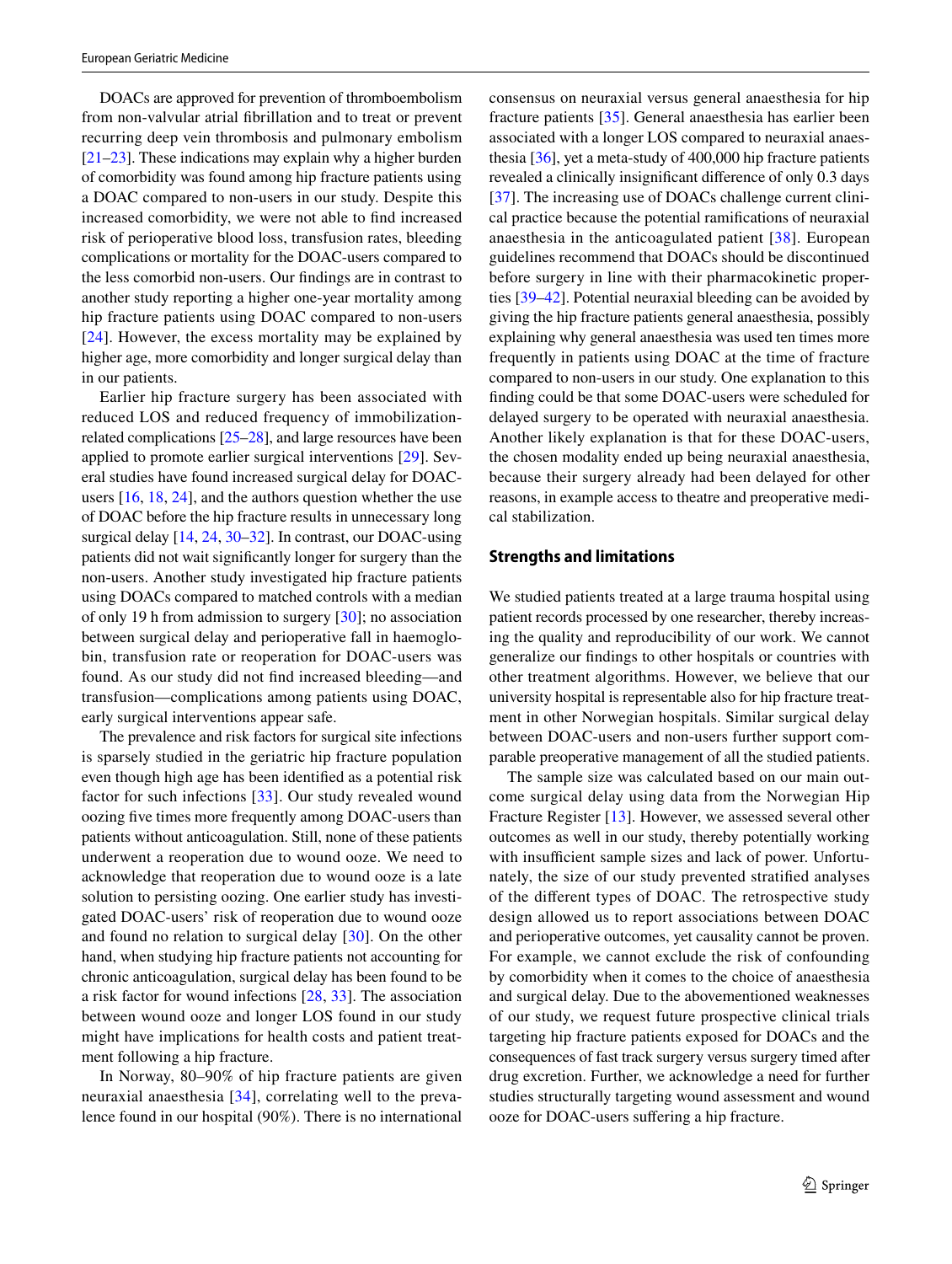# **Conclusion**

In our cohort of 314 hip fracture patients DOAC-users did not have increased surgical delay, LOS or risk of reported bleeding complications compared to patients without anticoagulation prior to surgery. Our study does not support delayed surgery for DOAC-users. The increased surgical delay found for DOAC-users operated with neuraxial anaesthesia compared to general anaesthesia should be interpreted with caution.

**Acknowledgements** Open Access funding provided by University of Bergen.

**Author contributions** SLS conducted the study of patient records. All authors participated in the study protocol, the application for ethical assessment and the manuscript.

**Funding** No funding was received.

# **Compliance with ethical standards**

**Conflict of interest** The authors declare that they have no confict of interest.

**Ethics approval** The Regional Ethics Committee (REK) classifed the study as quality assurance, thus we did not need ethical assessment (case number 1366/REK). The hospital data protection officer approved the study.

**Consent to participate** Our study involves hip fracture patients with a 1 year mortality of 25% and an even larger prevalence of cognitive impairment. We have performed a descriptive study using patient records without consent due to the patient demographics (age, mortality and cognitive impairment) by conducting a risk assessment taking into account the potential gain in quality of future patient treatment. The Regional Ethics Committee (REK) classifed the study as quality assurance, thus we did not need ethical assessment (case number 1366/ REK). The hospital data protection officer approved the study.

**Consent for publication** The hospital data protection officer approved the study. We refer to the classifcation from the Regional Ethics Committee.

**Availability of data and material** Our data have been deidentifed and stored in a secure server area only available for Eva Dybvik and Sunniva Leer-Salvesen. The data will be deleted 5 years after the study.

**Code availability** IBM SPSS Statistics (version 24.0; IBM Corp. Armonk, New York) for Windows was used for the statistical analyses.

**Open Access** This article is licensed under a Creative Commons Attribution 4.0 International License, which permits use, sharing, adaptation, distribution and reproduction in any medium or format, as long as you give appropriate credit to the original author(s) and the source, provide a link to the Creative Commons licence, and indicate if changes were made. The images or other third party material in this article are included in the article's Creative Commons licence, unless indicated otherwise in a credit line to the material. If material is not included in the article's Creative Commons licence and your intended use is not permitted by statutory regulation or exceeds the permitted use, you will need to obtain permission directly from the copyright holder. To view a copy of this licence, visit<http://creativecommons.org/licenses/by/4.0/>.

# **References**

- <span id="page-5-0"></span>1. No authors listed (2019) Norwegian Institute of Public Health, The prescription registry. Indivual site for retrieving data accessed 05.12.19. [https://reseptregisteret.no/Prevalens.aspx](http://reseptregisteret.no/Prevalens.aspx)
- <span id="page-5-1"></span>2. de Jong LA, Knoops M, Gout-Zwart JJ, Beinema MJ, Hemels MEW, Postma MJ, Boruwers JRBJ (2018) Trends in direct oral anticoagulant (DOAC) use: health benefts and patient preference. Neth J Med 76(10):426–430
- <span id="page-5-2"></span>3. Solbakken SM, Meyer HE, Stigum H, Søgaard AJ, Holvik K, Magnus JH, Omsland TK (2017) Excess mortality following hip fracture: impact of self-perceived health, smoking, and body mass index. A NOREPOS study. Osteoporos Int 28(3):881–887
- <span id="page-5-3"></span>4. Verma A, Ha ACT, Rutka JT, Verma S (2018) what surgeons should know about non-vitamin K oral anticoagulants: a review. JAMA Surg 153(6):577–585
- <span id="page-5-4"></span>5. Vera-Llonch M, Hagivara M, Oster G (2006) Clinical and economic consequences of bleeding following major orthopedic surgery. Thromb Res 117(5):569–577
- <span id="page-5-5"></span>6. Dahl OE, Caprini JA, Colwell CW Jr et al (2005) Fatal vascular outcomes following major orthopedic surgery. Thromb Haemost 93(5):860–866
- <span id="page-5-6"></span>7. Fantini MP, Fabbri G, Laus M et al (2011) Determinants of surgical delay for hip fracture. Surgeon 9(3):130–134
- 8. Eardley WG, Macleod KE, Freeman H, Tate A (2014) "Tiers of delay": warfarin, hip fractures, and target-driven care. Geriatr Orthop Surg Rehabil 5(3):103–108
- 9. Tran T, Delluc A, de Wit C, Petrcich W, Le Gal G, Carrier M (2015) The impact of oral anticoagulation on time to surgery in patients hospitalized with hip fracture. Thromb Res 136(5):962–965
- <span id="page-5-7"></span>10. Ranhoff AH, Martinsen MI, Holvik K, Solheim LF (2011) Use of warfarin is associated with delay in surgery for hip fracture in older patients. Hosp Pract 39(1):37–40
- <span id="page-5-8"></span>11. No authors listed (2015) Norwegian Directorate of Health (Helsedirektoratet). Preoperative wait time for hip fracture patients, National Quality Indicator System: Quality indicator description. [https://www.helsedirektoratet.no/statistikk/statistikk/kvalitetsi](https://www.helsedirektoratet.no/statistikk/statistikk/kvalitetsindikatorer/behandling-av-sykdom-og-overlevelse/hoftebrudd-operert-) [ndikatorer/behandling-av-sykdom-og-overlevelse/hoftebrudd](https://www.helsedirektoratet.no/statistikk/statistikk/kvalitetsindikatorer/behandling-av-sykdom-og-overlevelse/hoftebrudd-operert-) [-operert-](https://www.helsedirektoratet.no/statistikk/statistikk/kvalitetsindikatorer/behandling-av-sykdom-og-overlevelse/hoftebrudd-operert-)
- <span id="page-5-11"></span>12. Lindahl AK, Talsnes O, Figved W et al (2014) Measures for increased survival after hip fractures. Publication from The National Knowledge Center for the Health Service. https://www. fhi.no/globalassets/dokumenterfler/notater/2014/tiltak-for-oktoverlevelse-etter-hoftebrudd2 (date last accessed 16 July 2019)
- <span id="page-5-9"></span>13. Leer-Salvesen S, Engesaeter LB, Dybvik E, Furnes O, Kristensen TB, Gjertsen JE (2019) Does time from fracture to surgery afect mortality and intraoperative medical complications for hip fracture patients? An observational study of 73 557 patients reported to the Norwegian Hip Fracture Register. Bone Jt J 101-B(9):1129–1137
- <span id="page-5-10"></span>14. Hourston GJ, Barrett MP, Khan WS, Vindlacheruvu M, McDonnell SM (2019) New drug, new problem: do hip fracture patients taking NOACs experience delayed surgery, longer hospital stay, or poorer outcomes? Hip Int. [https://doi.org/10.1177/1120700019](https://doi.org/10.1177/1120700019841351) [841351](https://doi.org/10.1177/1120700019841351)
- 15. Linnerud I, Viktil K, Ranhof A, Molden E (2016) Bruk av direktevirkende orale antikoagulantia og andre antitrombotika blant eldre hoftebruddspasienter; prevalens og kliniske aspekter. [The use of direct oral anticoagulants and other antithrombotic agents